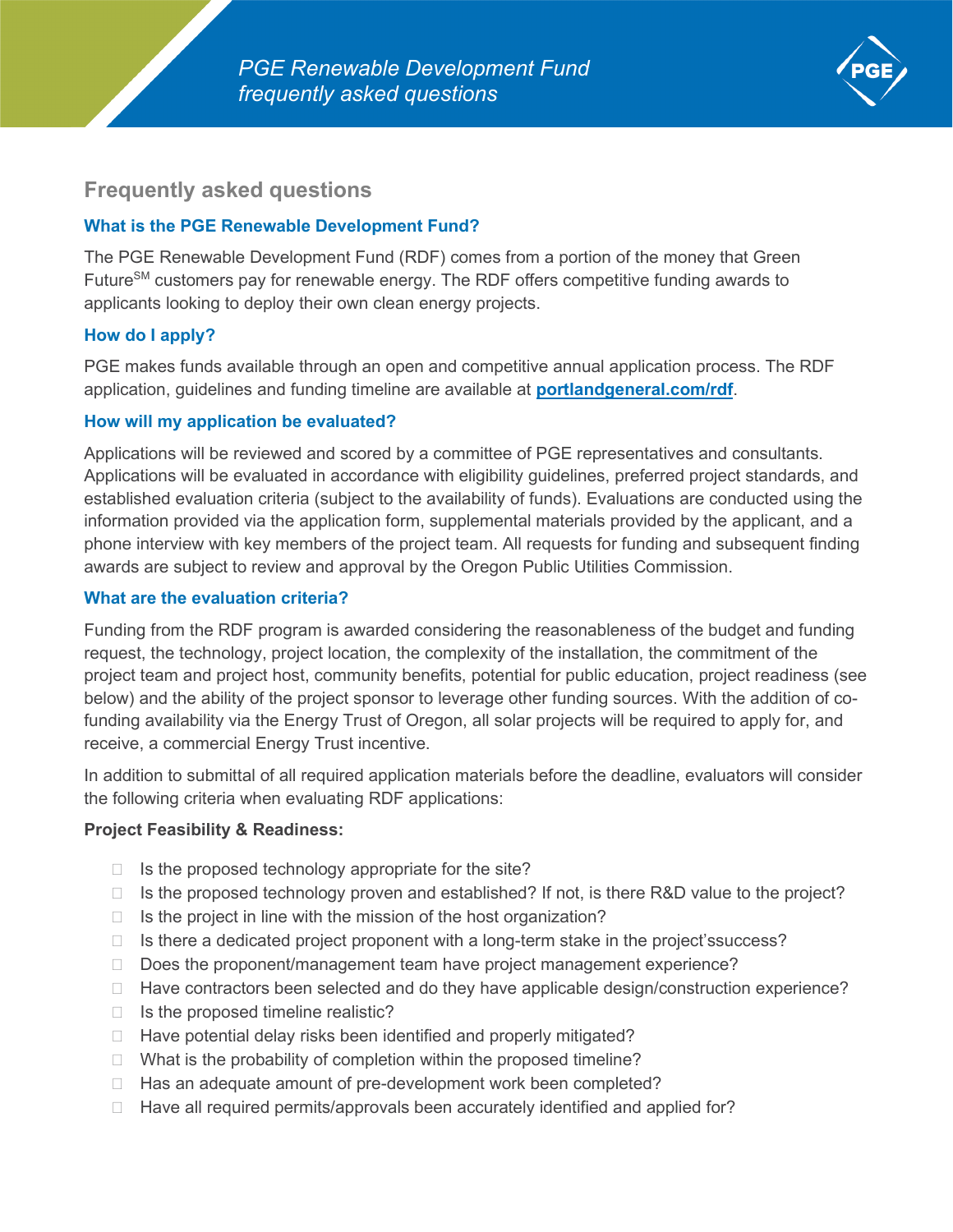- $\Box$  Has the applicant had preliminary conversations with the utility regarding net metering and interconnection?
- $\Box$  Are any critical approvals pending or unlikely to be secured?
- $\Box$  Is maintenance of the system properly addressed to help ensure long-term operations?
- □ Has an O&M service provider been identified, and will the system be monitored/inspected with appropriate frequency?
- □ Will required spare parts be kept on-site?
- $\Box$  Is there an O&M budget and a plan to fund the budget?

# **Community Impact**

- $\Box$  Does the project provide strong economic, environmental, and/or social benefits to the project host, the utility, and the local community?
- $\Box$  Does the project help to build regional capability and stimulate the renewable energy marketplace?
- $\Box$  Does the project provide educational or job training opportunities?
- $\Box$  Does the project help build local or regional renewable energy experience/expertise?
- $\Box$  Is there a well-developed plan for using the project to educate the community about renewable energy?
- $\Box$  Is a point person identified to lead the educational effort?
- $\Box$  Is there a detailed plan to recognize the RDF and participating customers?
- $\Box$  Does the project offer unique or new exposure to the RDF?
- $\Box$  Is the project physically visible to the public?
- $\Box$  Is the community aware of and supportive of the project?
- $\Box$  Is it likely there will be actual or perceived negative impacts from the project? Have potential negative impacts been properly mitigated?

# **Costs & Financing**

- $\Box$  Is the financial structure reasonable and adequate for project completion?
- $\Box$  Does the host organization appear to be financially stable/reliable?
- $\Box$  Does the host organization have longevity (2+ years) at the site?
- $\Box$  Does the host organization have a plan for retaining or transferring the RECs created by the renewable energy facility? Is the plan reasonable and in line with RDF guidelines?
- $\Box$  Is the total project cost reasonable based on industry norms?
- □ Were multiple bids received from competitive contractors?
- $\Box$  Does the budget represent the maximum value for the price of the project? Are there undue financial risks that would put the project in jeopardy?
- □ Have potential financial risks been identified and adequate mitigation strategies put in place?
- □ Are RDF funds required for the project to be successful?
- $\Box$  Has the applicant applied for, and received, and Energy Trust incentive?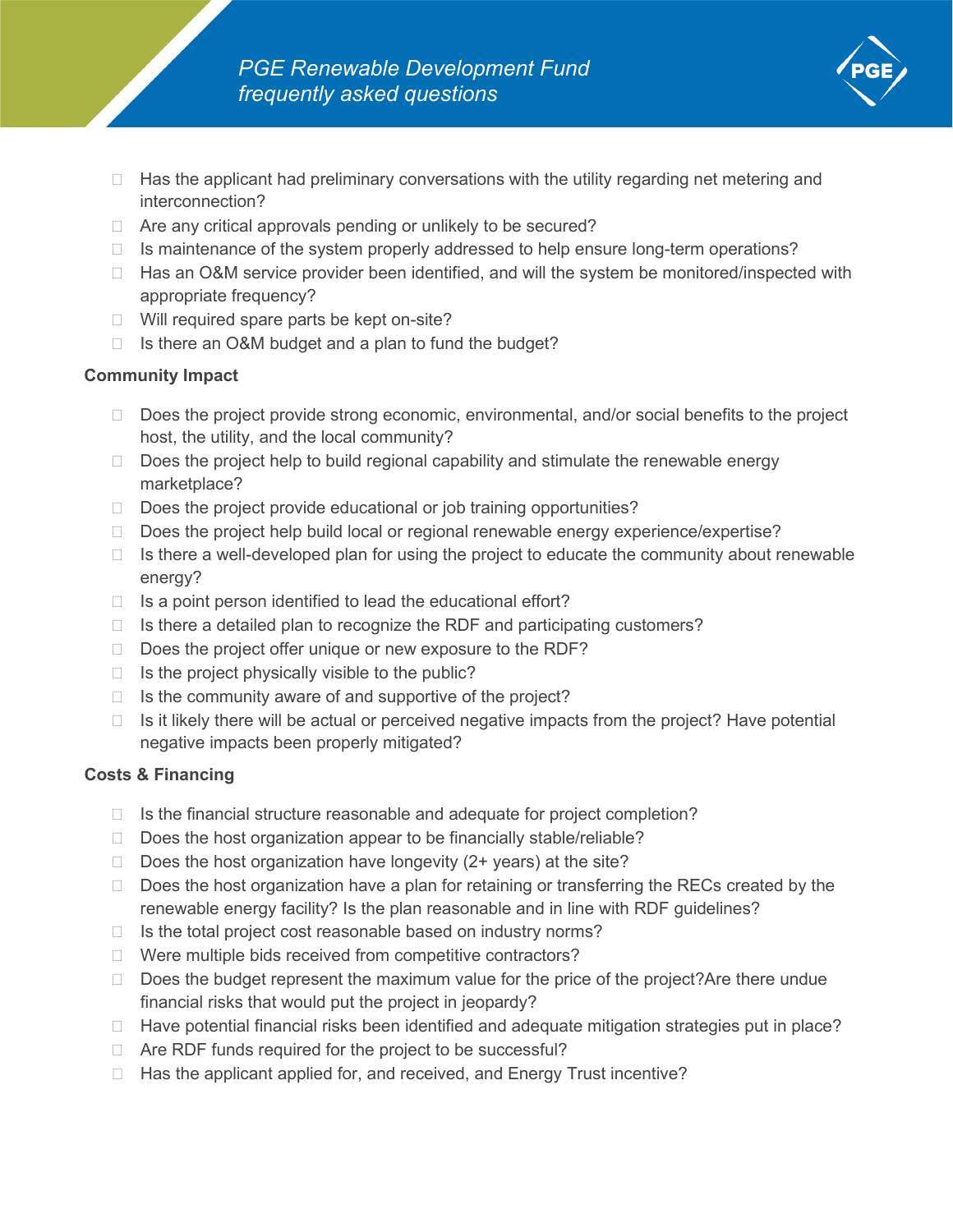- $\Box$  Are there other barriers to the timely release of the funds in order to ensure the original timeline is met?
- $\Box$  Is the proportion of award requested from the RDF reasonable?
- $\Box$  Are there other sources of funding besides the RDF?
- $\Box$  Does the applicant have their own funds or secured in-kind donations?
- $\Box$  Is the budget estimate complete with a reasonable contingency?

## **How much funding is available?**

Award funding is limited and will differ from project to project based on applicant request and available funding. Up to 85 percent of eligible project costs can be covered by all outside funding sources (RDF, Energy Trust of Oregon, Oregon Department of Energy, etc.) with the remaining 15 percent funded by the applicant. Note, all solar projects require funding from the ETO. Total funds available for disbursement in each funding round will be determined by PGE and made known at the outset of each funding round. No single applicant or project will be eligible to receive more than 33 percent of the total RDF balance available in each funding round. Additionally, the 1.5% Green Energy Technology cannot be funded by the RDF.

## **How often will funding be offered?**

PGE intends to award RDFs on an annual basis. This funding schedule is subject to change.

### **When does my project need to be completed?**

Projects must be completed and delivering power within 18 months of funding approval. Extensions may be considered on a case-by-case basis.

### **If I've applied for funding in the past, can I apply again?**

Yes, you can apply even if you been approved or denied for funding in the past. However, PGE may choose to prioritize new applicants in future funding rounds. Applicants will be evaluated on an individual basis.

# **If you want to put solar on the roof, but the roof first needs to be replaced, does the RDF help with the replacement costs?**

No, the RDF will not help with retrofitting or structural costs. See Eligibility Guidelines for more details.

### **Is there a minimum or maximum project size?**

The RDF will fund any size project up to 10MW. Only commercial projects are eligible for funding.

### **Can you apply for funds after a project has been completed?**

No, projects cannot be completed.

### **What percentage of the funds are selected by renewable category?**

Funding disbursement is not based on renewable type.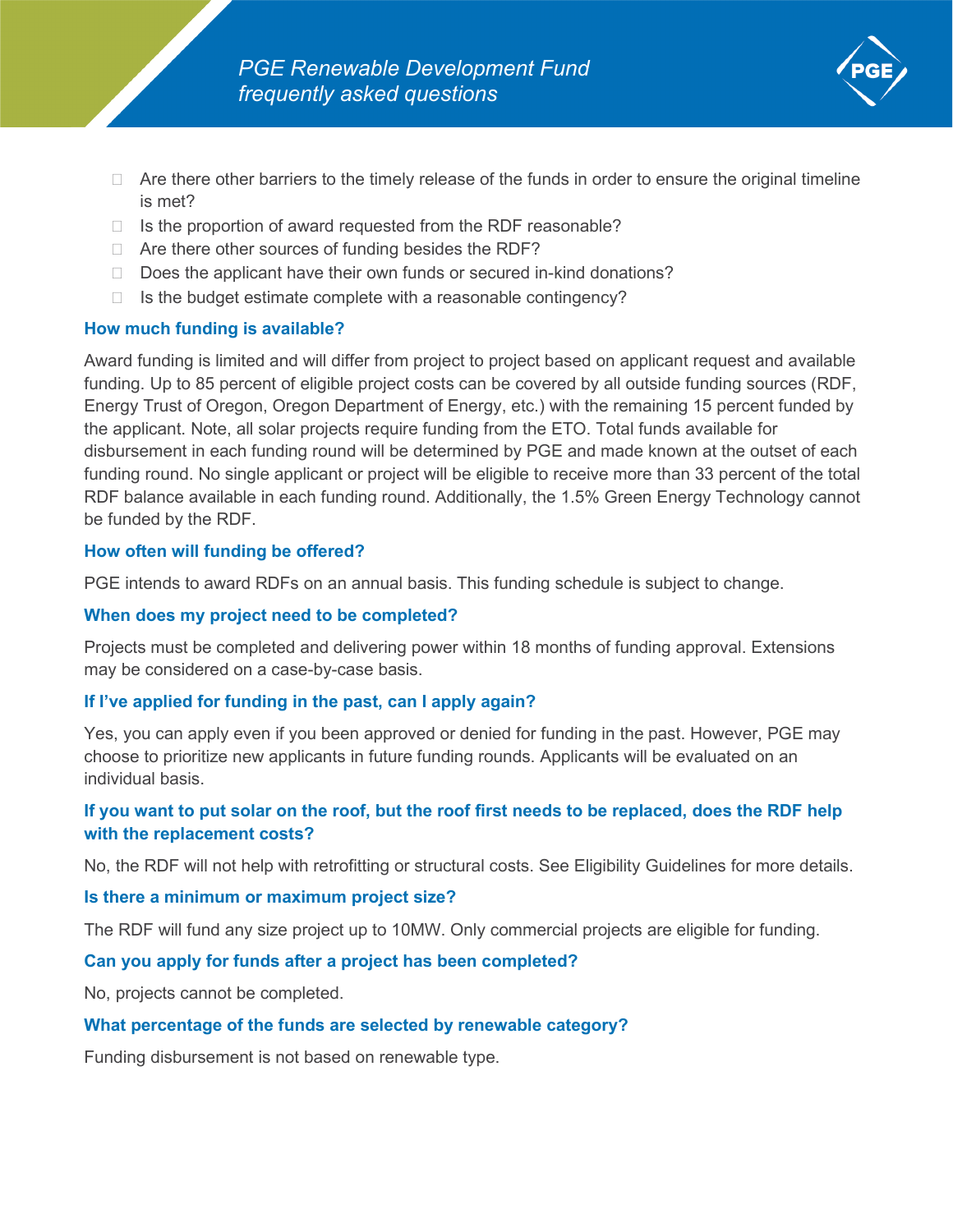

## **If I have multiple sites/projects by the same organization, is it better to divide them amongst numerous applications or group them all into one application?**

We will evaluate separate applications separately and score them based on their individual characteristics. Either option is permissible. This more of a case-by-case basis.

## **Can RDF funding go towards covering the 1.5% for Green Energy Technology (GET) requirement costs?**

No, the RDF will not go towards the 1.5% GET requirement, only the amount above the 1.5% requirement.

## **Can co-funding include C\_PACE?**

Yes.

## **If the 85% fund cannot be met, will the RDF give us a lower alternative percentage?**

We expect eligible applicants to fund at least 15% of the total eligible product costs. Projects that are unable to bring 15% are not eligible for an award.

### **Is the 18-month duration negotiable?**

If at the time of the application you know that the timeline will be past the 18-month duration, we encourage you to include that in the application. Projects will not be penalized for being upfront with this information.

## **If I do not request the full 85% funding request, does it change the review process to be more favorable?**

Yes, projects that provide more than the required 15% funding will score more favorably during evaluation.

## **In addition to energy capital projects and renewable energy education programming, is the grant available to fund renewable and/or sustainability program staffing (FTE) like educators?**

No, this funding is not available to fund full time renewable and/or sustainability program staff. However, short-term contract labor or staffing – specific to developing the educational programming component of a clean energy project – may be considered. For example, funding may be considered for a short-term consultant to help the applicant develop a public display to educate the community about the clean energy project.

## **Are projects that also receive any Energy Trust of Oregon incentives eligible? Is there a limit to how much?**

Yes. As of July 2017, all RDF applicants are eligible and expected (with solar projects) to apply for Energy Trust incentives.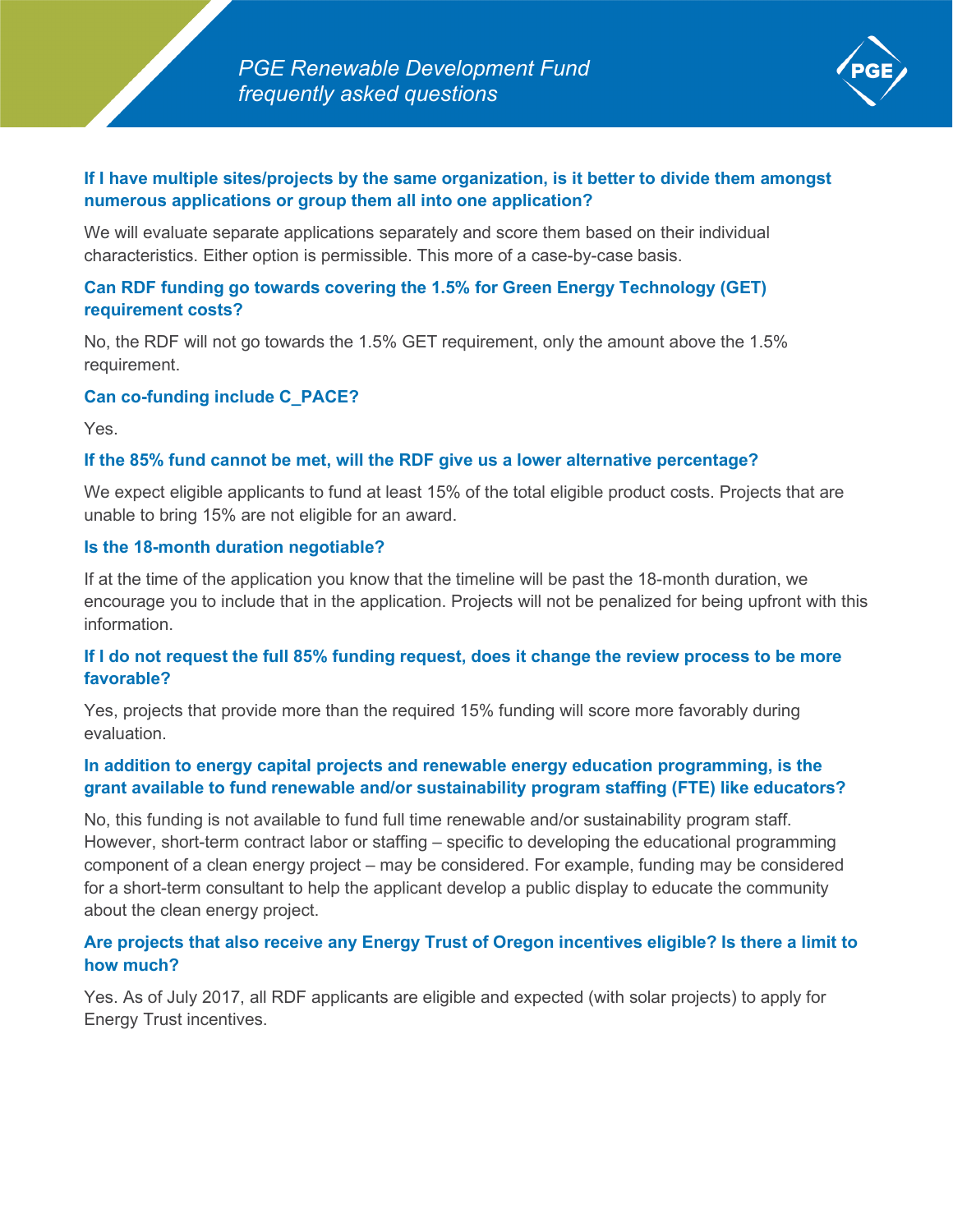

## **Is the grant award based on an "all or nothing" scenario--or may the evaluation team opt to award a portion of the funding request?**

The grant award may opt to fund a portion of the funding request.

**I would like to install solar PV panels that also produce solar thermal, though the program says that thermal solar systems are not eligible. So, I'm curious, would a PVT system be eligible, since it does produce electricity?**

For a combined solar photovoltaic and solar thermal system (PVT), only the photovoltaic portion that has the potential to produce electricity would be eligible for an RDF grant.

**Can you provide any guidance relating to financing the project? Specifically, does the RDF team expect applicants to cost share? On other applications, we've historically seen some guidance as to what the organization deems reasonable (i.e. a percent cost split, say 80/20 financing between grantor and grantee). Does the review team want to see financial skin in the game, or is it reasonable to request funding for the upfront construction costs?**

The RDF doesn't fund 100 percent of a project cost and we expect applicants to contribute to the funding of their project and/or look at other funding sources. We expect applicants to fund at least 15 percent of the total project costs. Please see the Eligibility Guidelines at PortlandGeneral.com/RDF for further guidance on project requirements and funding priorities.

# **I'm planning to submit a proposal to the RDF Request for Proposal (RFP). We are filling it in on the Word file. Do [you] want the submission to also be in Word, or is PDF OK?**

Either is fine.

Under Appendix B: Supplemental Document Checklist, it stipulates that we need to provide a "credit report" as part of our previous three years of audited financial reports. As a 501(c)3 nonprofit organization, we do not pull credit reports, and our finance team is unfamiliar with this type of attachment request. Could you provide more guidance on what you are looking for? We have complete audited financials that we will be attaching to our application, which provide a clear picture of financial health and stability. If necessary, we could also pull a Dun & Bradstreet report, which would confirm our financial stability.

As a 501(c)3 your submission of three years of audited financial reports per the Appendix B Document Checklist addresses the Proof of Financial Health if the requested details are present. A Dun and Bradstreet report can be a substitute for a credit report. Please note that Appendix B is only for projects greater than 500kW. If your project is below that size, only Appendix A is required.

# **What is PGE's vision for community education on renewable energy? (We imagine a cohesive message is desirable across a number of organizations who receive funds from this initiative, and if there are any examples beyond the links on the website.) What form of recognition would PGE/The RDF find most effective for your community outreach purposes?**

Inasmuch as there will be a variety of submitted projects that also vary in capacity, location and application – it is left to the applicant to assess and put forth its best community education proposal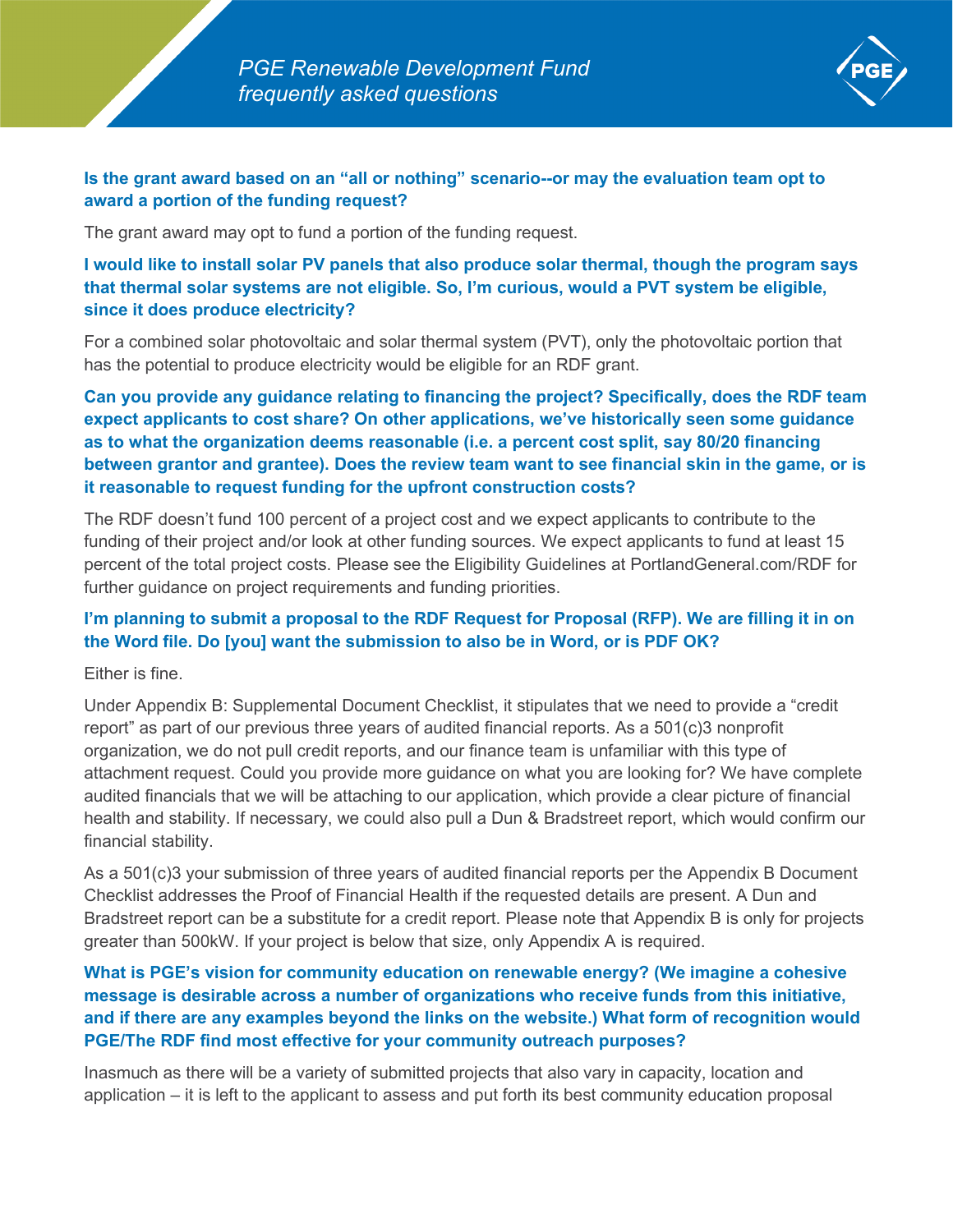

(see Application form – Questions 6, 7, 8 and 9 – also see Award Recipient Requirements for additional details). However, all public-facing communication from the applicant should be approved by the PGE Product Marketing team prior to its disbursement. Please send communications to the RDF Project Manager at<mailto:renewabledevfund@pgn.com> at least three weeks before posting/publication date.

### **Are there any helpful lessons learned from previous applicants or projects?**

In general, the best way to create a positive process for any project, but especially should it be awarded RDF funding, is to ensure that it is delivered on schedule, on budget and functions per design. Also important is to obtain community feedback ahead of time and create a positive environment with the community where you are building.

# **Per the direction in the RFP we plan to submit via email, however I'm anticipating the package may be more than 10 MB in size, which may cause some problems with email transmittal. Are there acceptable alternative methods to transmit electronically if this is the case?**

Should the submission email exceed a file size limitation, the applicant should send it in separate emails, but have it clearly labelled as "1 of 2"; "2 of 2" or the like.

In helping various housing providers explore solar and develop their grant applications, we've come to two scenarios needing clarification for the PGE RDF opportunity:

- A multifamily affordable housing facility is master metered, where the load served is a mix of residential apartments and commercial common areas, such as street lighting, AC, and elevators. An interconnected solar project would lower bills for the housing provider.
- A multifamily affordable housing facility is individually metered, with a mix of apartments and commercial meters. Individually interconnecting small solar arrays to tenants' meters would provide direct energy benefit to the low-income residents.

# **If you could provide any clarification as to eligibility of multifamily projects, it would be much appreciated.**

PGE will evaluate each project on its merits and in compliance with the RDF guidelines. Multifamily projects are eligible for funding from the RDF. We recommend working with PGE's interconnection team as early as often as possible.

### **What makes an application better than others?**

Please see the Award Recipient Requirements for details.

### **Is there any advantage to submitting proposals early?**

Receiving applicants early is always appreciated to help manage workflow but not necessary. The only advantage is that all projects that are submitted at least one week prior to the deadline will be reviewed by the Grants Manager for completion. To be clear, this will not be a contextual evaluation, simply making sure all necessary questions are answered and attachments are included. The Grants Manager will respond with two business days, and the applicants will be allowed to submit changes up until the deadline.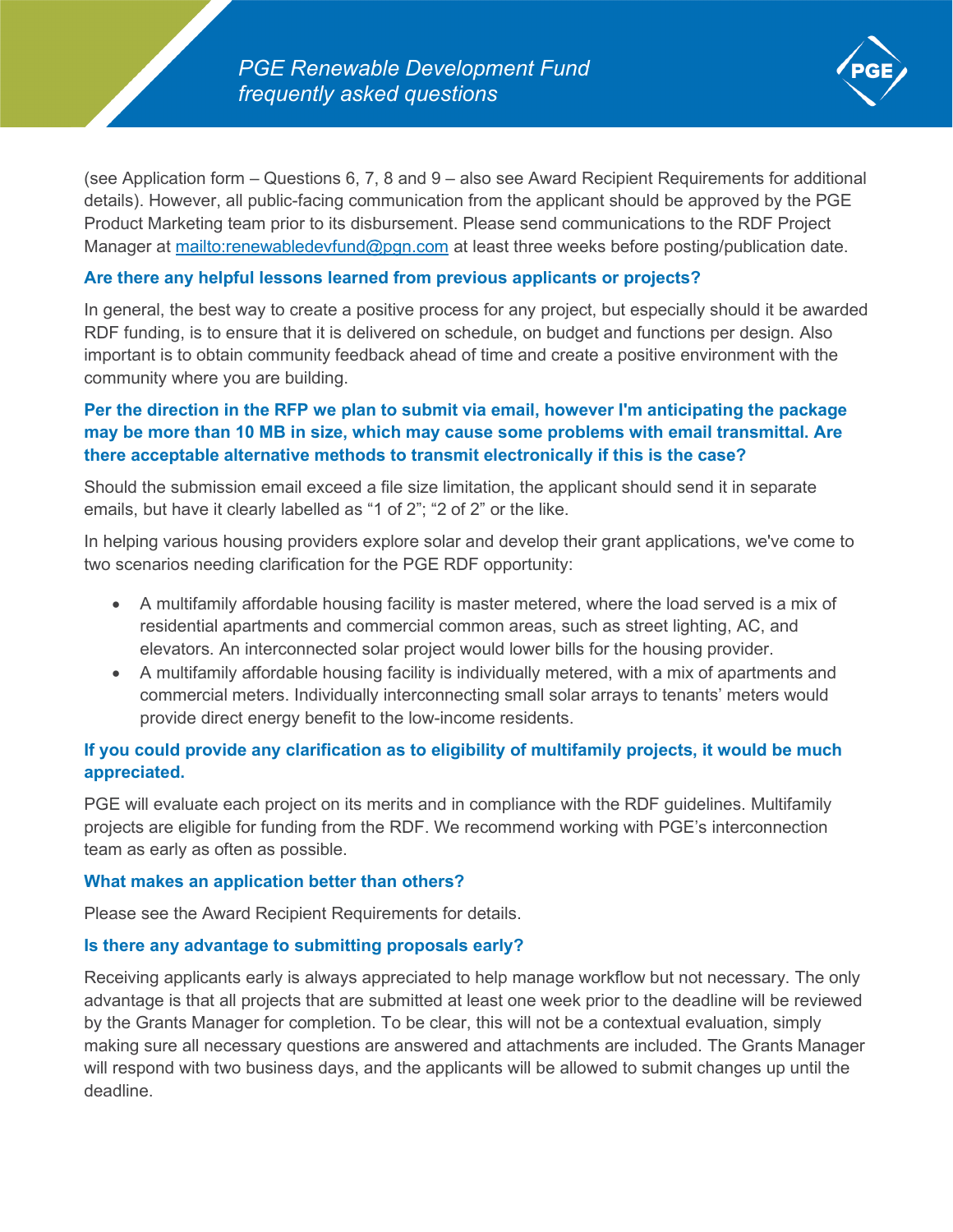

## **Does the PGE Green Future program apply to every applicant?**

The PGE Renewable Development Fund is funded by PGE Green Future customers, so we want to make sure we are returning value to those who are voluntarily paying more for renewables. We also prefer to fund organizations that already have a history of supporting renewable energy, either through our own products or through other programs. However, it is not a requirement.

## **Could an organization also seek outside grants in addition to the RDF grant? Could those grants be part of the 15% an applicant brings to the table?**

Please do! This is encouraged. We think a diversity of funding sources makes an application that much stronger and allows our funding to go further. An applicant will still have to fund 15% of the project costs, regardless of the other types of funding they've secured.

### **Can Letters of Support be both internal (owner) as well as external?**

Yes, they can. An application is generally stronger when it has both organizational and community support. Gathering feedback and input from numerous parties allows a better project to be designed and shows broader support.

# **I note a requirement to supply data to PGE for 10 years. Does that mean the project must guarantee it will continue to be operational for that time period?**

That is correct; PGE expects all projects to be fully operational for at least 10 years. Ten years is the common warranty for inverters, and it seems reasonable to expect the project to generate electricity for that lifetime.

# **Clarification on the additional 5% funding for educational engagement. Would it look like this: \$100,000 eligible project, maximum outside funding \$85,000 and an additional \$5,000 for educational aspects on top of the \$85,000?**

Very close. \$15,000 would come from the applicant, \$85,000 from all outside sources (RDF, Energy Trust, other funders) and the eligible optional educational amount is based on 5% of your award request (not total eligible cost). So, in this case, 5% of the RDF funding would be the maximum educational funding allowed.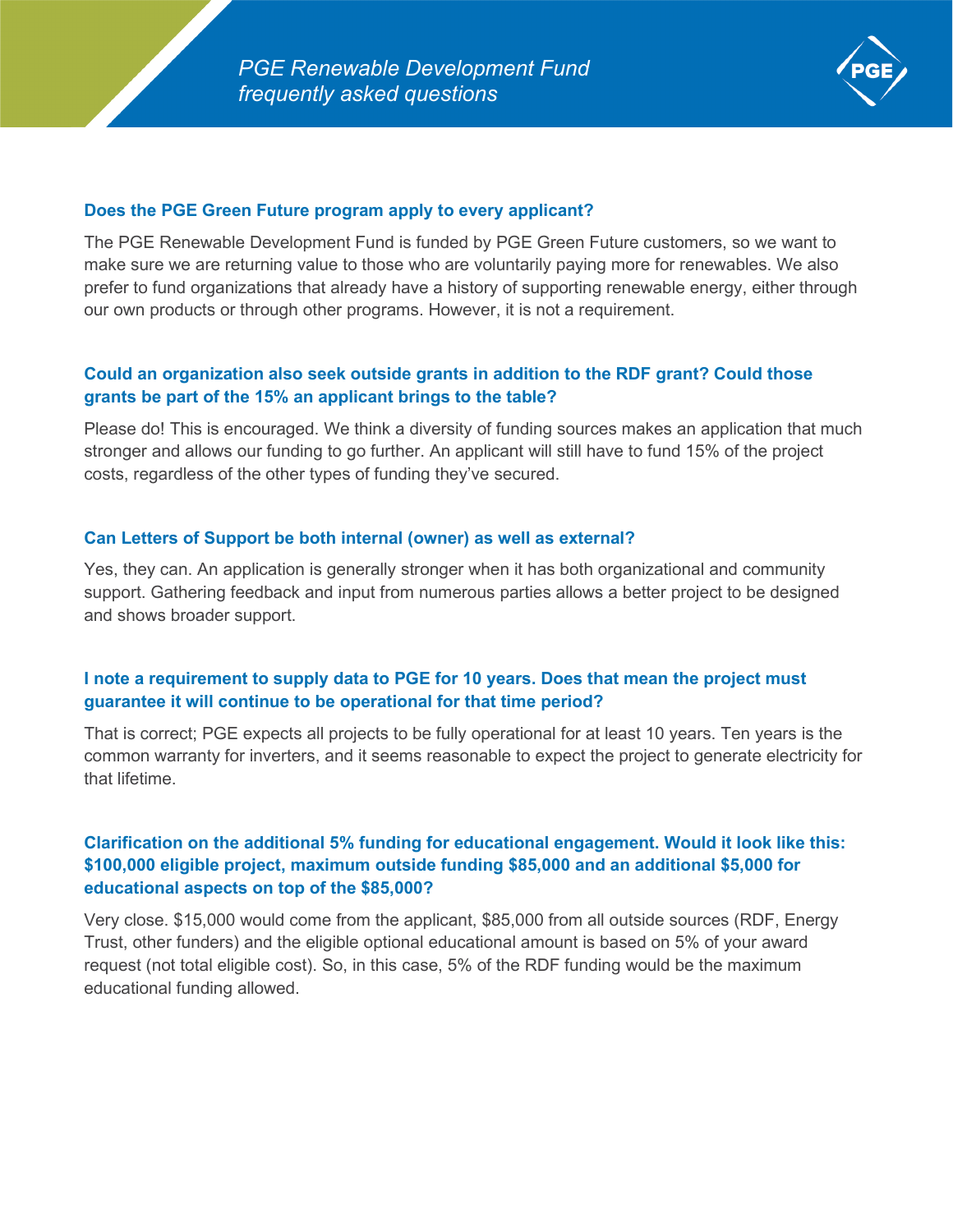

## **Will a solar project that powers an EV charging installation be more favorably viewed in scoring?**

PGE is committed to further transportation electrification throughout our territory. We've had successful projects in the past that have combined renewable generation with EV charging stations to increase the impact of their award and sustainability efforts. We encourage other applicants to adopt this method and prefer to see projects with additional energy aspects (energy efficiency, storage, EV charging, other on-site generation).

## **Is there a separate form/application for the educational aspects or just part of the larger RDF application?**

In the main application, there is a question specifically asking about the educational aspect of the project. This should be where you provide context and justification for any proposed educational programming. In addition, there is some space in the education budget section as the line item costs are broken down. Finally, you can include an optional education plan as an attachment if that helps to clarify the project's scope.

# **Do you have any recommendations for picking solar trade allies?**

I would defer to the Energy Trust's website that allows Trade Allies to get in touch with you directly. My main recommendations would be to do this early to get as many bids as you feel comfortable. As far as quality, I'm confident in the requirements the Energy Trust has laid out for contractors to become a Trade Ally and the rating system should allow the customer to see further details of their performance.

# **What are some of the most common "pitfalls" of applications?**

An ongoing issue we find are applicants who haven't fully finalized their project budget and timeline. Those are areas of critical importance to the Selection Committee and the proper due diligence should be performed to ensure a project is completed on time and on budget. We also strongly encourage applicants to tell their story and make sure the project, as proposed, supports the ongoing mission of the organization. Our Selection Committee can only evaluate what is provided in the application so while the technical aspects should be accurate and verifiable, understanding the context also becomes important. What is the why is a common phrase you'll hear as we go through applications.

# **Are there examples of ground mount arrays receiving funds? Any insight on how a ground mount might play differently with the RDF grant?**

We've recently had two ground mount systems be successful and encourage further development in this area, but it depends on the specifics of the organization. A ground mount is certainly more visible and could have greater access to solar resource, but also requires infrastructure to be built and is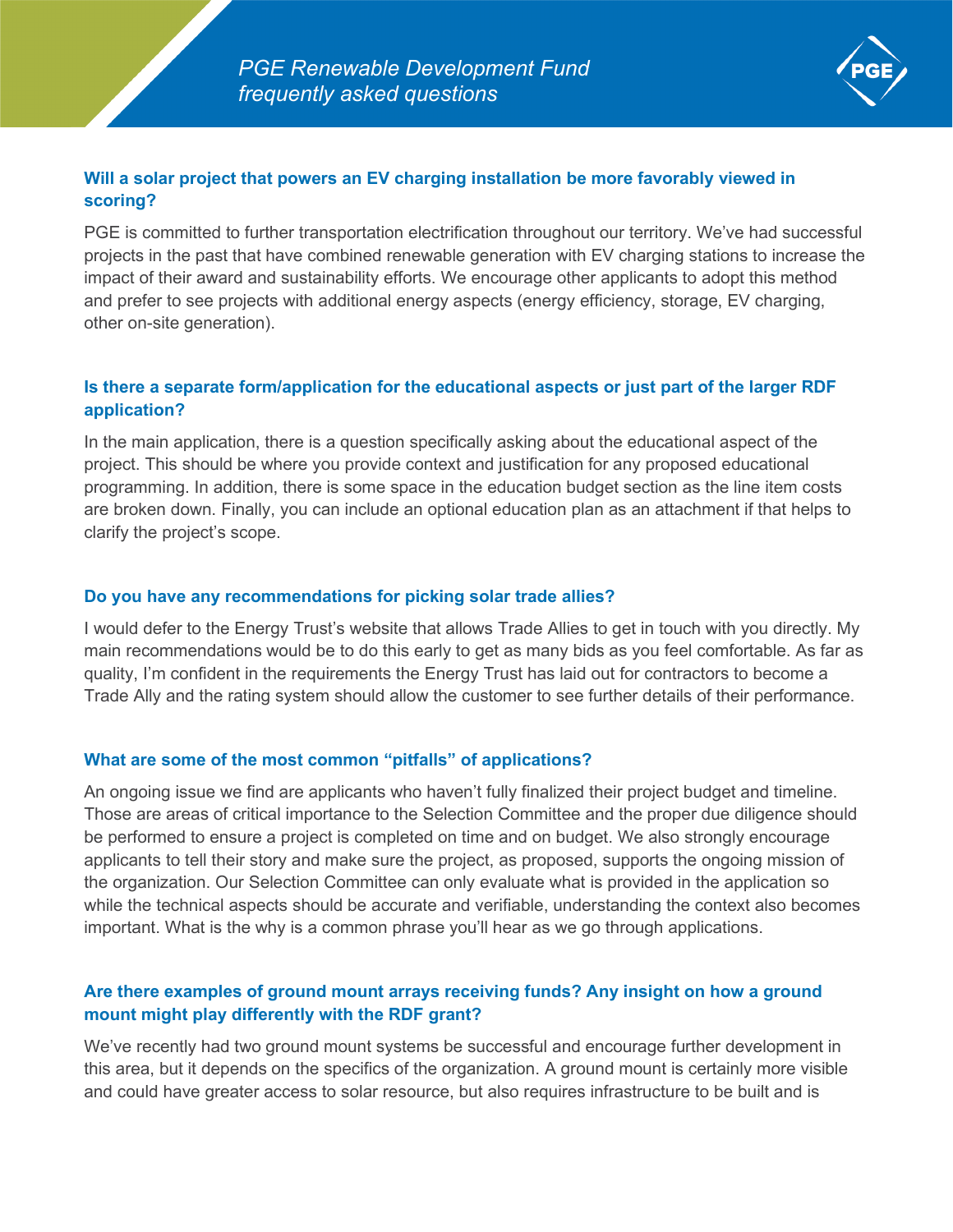

generally more costly. Roof mounted solar can tie into existing physical and electrical systems, but can be limited in terms of resource and street visibility. A good case can be made for either and there is no preference amongst the Selection Committee.

## **If we apply and do not receive the grant, do you provide feedback on areas of improvement on the application? Is it possible to apply a second time?**

Any applicants that do not receive funding are sent a feedback form that highlights areas of weaknesses and potential improvements. We keep this document fairly high level as not to overly influence the scope of a project, but we do want to make sure applicants have the opportunity to improve and apply again. There is no limit to how many times an organization or a project can apply.

# **Of the different types of renewable energy eligible for funding, what percent is set for solar and what percent is set for other technology types?**

There are no set percentages the RDF has established for funding. We have historically funded a majority of rooftop solar projects, but that is strongly influenced by the organizations this fund is targeting and the available resources. In addition to solar, we have funded other project types such as in-pipe hydroelectric and biogas cogeneration engines.

### **Is there an application advantage to applying for less than 85% funding?**

The RDF has a stated preference for applications requesting less than the maximum available. Projects are viewed more favorably if they are able to secure funding from other sources and/or fund more than 15% of eligible costs.

# **Can the 15% from the organization already have been spent prior to applying for the RDF grant, such as making the roof and electrical system solar ready?**

Generally, we prefer all project costs to be spent after the awards have been granted to ensure that the funding was necessary to make the project pencil out. However, in specific situations, there might be cost savings or efficiencies gained by having a project "solar ready" prior to either application or award announcement. We encourage individuals to reach out directly if there are questions.

### **How about extra points for using local materials?**

Strongly encouraged! Local materials, local companies, and local labor are all things we look for in successful applications. Cost and timeline should still be balanced against locality to ensure the project represents best value for the community it will impact.